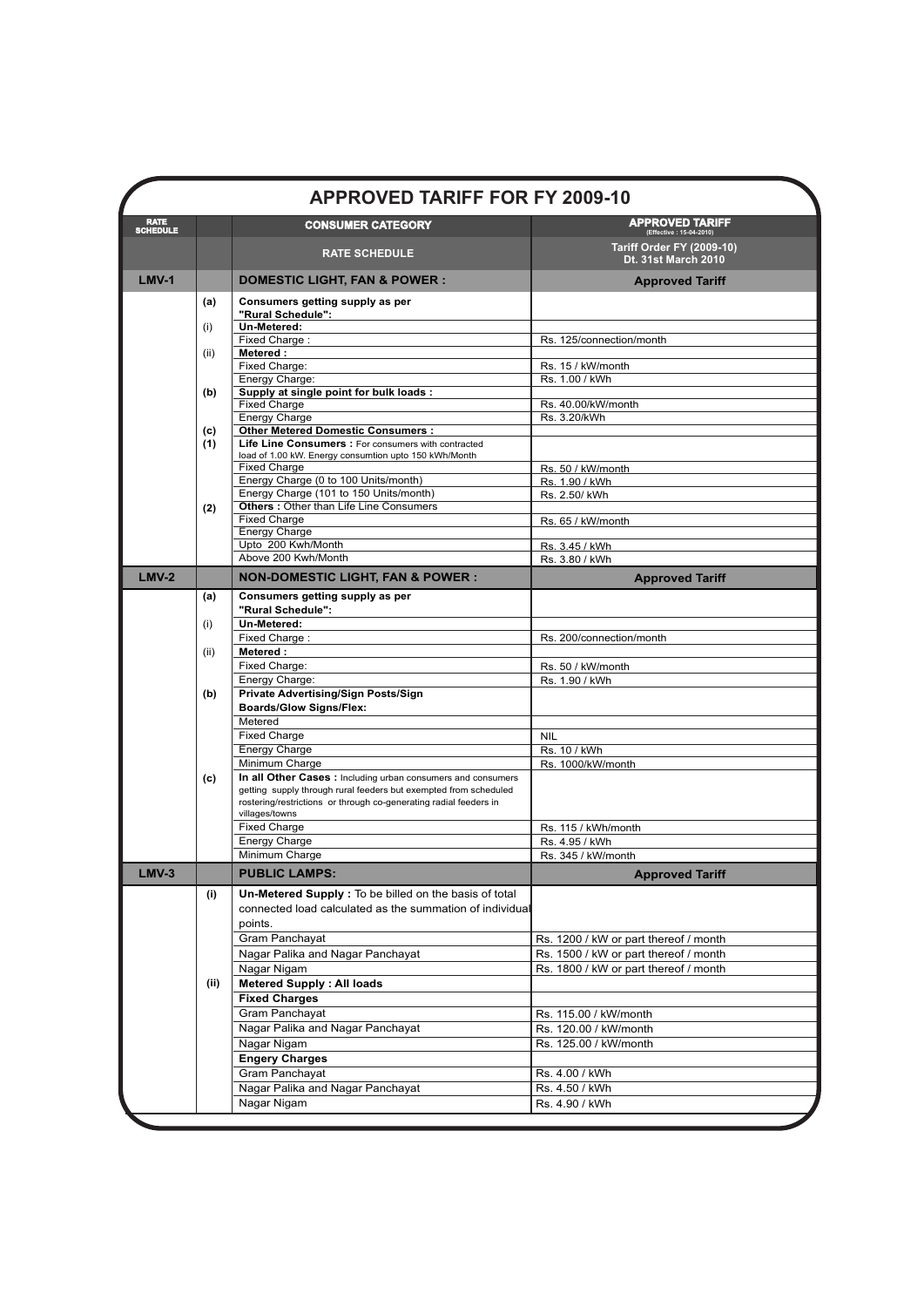|                  |      | <b>APPROVED TARIFF FOR FY 2009-10</b>                                                                                      |                                                                                                                                                                      |
|------------------|------|----------------------------------------------------------------------------------------------------------------------------|----------------------------------------------------------------------------------------------------------------------------------------------------------------------|
| RATE<br>SCHEDULE |      | <b>CONSUMER CATEGORY</b>                                                                                                   | $\mathsf{APPROVED}$ TARIFF (Effective : 15-04-2010)                                                                                                                  |
|                  |      | <b>RATE SCHEDULE</b>                                                                                                       | <b>Tariff Order FY (2009-10)</b><br>Dt. 31st March 2010                                                                                                              |
| $LMV-4$          |      | <b>LIGHT, FAN &amp; POWER FOR PUBLIC &amp;</b><br><b>PRIVATE INSTITUTION:</b>                                              | <b>Approved Tariff</b>                                                                                                                                               |
|                  | (A)  | <b>For Public Insititutions:</b><br><b>Fixed Charge</b>                                                                    | Rs. 100.00 /kW/month                                                                                                                                                 |
|                  |      | <b>Energy Charge</b>                                                                                                       | Rs. 4.60 /kwh                                                                                                                                                        |
|                  | (B)  | For Private Institutions:                                                                                                  |                                                                                                                                                                      |
|                  |      | <b>Fixed Charge</b>                                                                                                        | Rs. 110.00 /kw/month                                                                                                                                                 |
| $LMV-5$          |      | <b>Energy Charge</b><br><b>SMALL POWER FOR PRIVATE TUBE</b><br><b>WELL/PUMPING SETS FOR IRRIGATION</b><br><b>PURPOSES:</b> | Rs. 4.95 / kwh<br><b>Approved Tariff</b>                                                                                                                             |
|                  | (A)  | Consumers getting supply as per<br>"Rural Schedule"                                                                        |                                                                                                                                                                      |
|                  | (i)  | <b>Un-Metered Supply</b>                                                                                                   |                                                                                                                                                                      |
|                  |      | <b>Fixed Charge</b>                                                                                                        | Rs.75 / BHP/month<br>120 Watts                                                                                                                                       |
|                  | (ii) | Lighting load allowed<br><b>Metered Supply</b>                                                                             |                                                                                                                                                                      |
|                  |      | <b>Fixed Charge</b>                                                                                                        | Rs.15 /BHP/month                                                                                                                                                     |
|                  |      | <b>Energy Charge</b>                                                                                                       | 75 paise/kwh                                                                                                                                                         |
|                  | (B)  | Minimum Charge<br>Consumers getting supply as per                                                                          | Rs.65 /BHP/month                                                                                                                                                     |
|                  |      | "Urban Schedule".<br><b>Metered Supply</b>                                                                                 |                                                                                                                                                                      |
|                  |      | <b>Fixed Charge</b>                                                                                                        | Rs. 30 /BHP/month                                                                                                                                                    |
|                  |      | Energy Charge<br>Minimum Charge                                                                                            | Rs. 2.00/kwh<br>Rs. 130 /BHP/month                                                                                                                                   |
| <b>LMV-6</b>     |      | <b>SMALL AND MEDIUM POWER:</b>                                                                                             | <b>Approved Tariff</b>                                                                                                                                               |
|                  | (a)  | Consumers getting supply other than                                                                                        |                                                                                                                                                                      |
|                  |      | "Rural Schedule" (For all Consumption)<br><b>Fixed Charge</b>                                                              | Rs. 115.00 /kw/month                                                                                                                                                 |
|                  |      | <b>Energy Charge</b>                                                                                                       | Rs. 4.95 /kwh                                                                                                                                                        |
|                  |      | Minimum Charge                                                                                                             | Rs. 500 /kw/month                                                                                                                                                    |
|                  | (b)  | Consumers getting supply as per<br>"Rural Schedule"                                                                        | Consumers getting supply as per Rural Schedule<br>shall be eligible for a Rebate of 15% on Fixed<br>charge, Energy charge and minimum charges<br>as indicated above. |
| <b>LMV-7</b>     |      | <b>PUBLIC WATER WORKS:</b>                                                                                                 | <b>Approved Tariff</b>                                                                                                                                               |
|                  | (a)  | Consumers getting supply other than<br>"Rural Schedule"                                                                    |                                                                                                                                                                      |
|                  |      | <b>Fixed Charge</b><br><b>Energy Charge</b>                                                                                | Rs.90 /kw/month<br>Rs.4.40 /kwh                                                                                                                                      |
|                  | (b)  | Consumers getting supply as per                                                                                            | Consumers getting supply as per Rural Schedule                                                                                                                       |
|                  |      | "Rural Schedule"                                                                                                           | shall be eligble for a Rebate of 15% on Fixed<br>charge and Energy charge as indicated above.                                                                        |
| $LMV-8$          |      | <b>STW, PANCHAYTI RAJ TUBE WELL &amp;</b><br><b>PUMPED CANALS:</b>                                                         | <b>Approved Tariff</b>                                                                                                                                               |
|                  | (i)  | Metered<br><b>Fixed Charge</b>                                                                                             | Rs.100 /BHP/month                                                                                                                                                    |
|                  |      | <b>Energy Charge</b>                                                                                                       | Rs.4.40 /kwh                                                                                                                                                         |
|                  | (ii) | <b>Un-Metered</b>                                                                                                          |                                                                                                                                                                      |
|                  |      | <b>Fixed Charge</b><br><b>TEMPORARY SUPPLY:</b>                                                                            | Rs.1000 /BHP/month                                                                                                                                                   |
| <b>LMV-9</b>     | (A)  | Un-Metered                                                                                                                 | <b>Approved Tariff</b>                                                                                                                                               |
|                  | (i)  | Fixed Charges for illumination/Public Address/                                                                             | Rs. 1800 per day                                                                                                                                                     |
|                  |      | ceremonies for load upto 20 kw/connection plus                                                                             |                                                                                                                                                                      |
|                  | (ii) | Rs. 100/kw/day for each additional kw<br>Fixed charges for temporary shops set-up during                                   |                                                                                                                                                                      |
|                  |      | festivals/melas and having load up to 2 KW                                                                                 | Rs. 120 per day/shop                                                                                                                                                 |
|                  | (B)  | <b>Metered</b>                                                                                                             |                                                                                                                                                                      |
|                  |      | <b>Energy Charge</b>                                                                                                       |                                                                                                                                                                      |
|                  |      | (i) Individual Resisdential Construction<br>(ii) Others                                                                    | Rs.4.00 /kwh<br>Rs.5.75 /kwh                                                                                                                                         |
|                  |      | Minimum Charge:                                                                                                            | Rs 115 / KW/ week                                                                                                                                                    |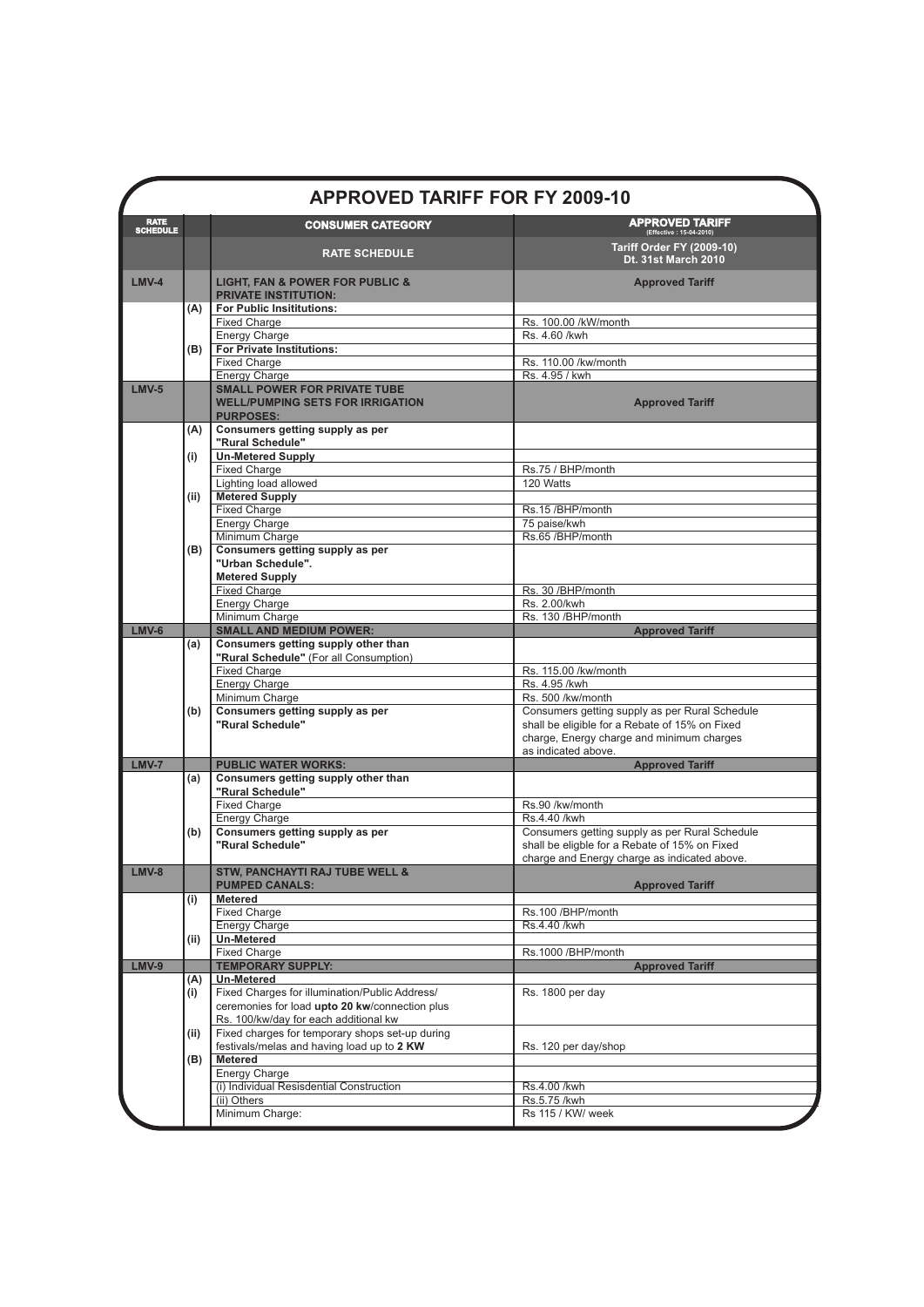|                                |     | <b>APPROVED TARIFF FOR FY 2009-10</b>                                                |                                                                                                                                                                                                                                  |                                                                                                                                                                                                         |
|--------------------------------|-----|--------------------------------------------------------------------------------------|----------------------------------------------------------------------------------------------------------------------------------------------------------------------------------------------------------------------------------|---------------------------------------------------------------------------------------------------------------------------------------------------------------------------------------------------------|
| <b>RATE</b><br><b>SCHEDULE</b> |     | <b>CONSUMER CATEGORY</b>                                                             |                                                                                                                                                                                                                                  | <b>APPROVED TARIFF</b><br>(Effective: 15-04-2010)                                                                                                                                                       |
|                                |     | <b>RATE SCHEDULE</b>                                                                 |                                                                                                                                                                                                                                  | <b>Tariff Order FY (2009-10)</b><br><b>Dt. 31st March 2010</b>                                                                                                                                          |
| <b>LMV-10</b>                  |     | <b>DEPT. EMPLOYEES AND PENSIONERS:</b>                                               | <b>Approved Tariff</b>                                                                                                                                                                                                           |                                                                                                                                                                                                         |
|                                |     | <b>Un-Metered Supply</b>                                                             |                                                                                                                                                                                                                                  |                                                                                                                                                                                                         |
|                                |     | Category                                                                             | <b>Fixed Charge/month</b>                                                                                                                                                                                                        | <b>Fixed Monthly Energy Charge</b>                                                                                                                                                                      |
|                                |     | Class IV employees/ Operating staff                                                  | Rs. 65.00                                                                                                                                                                                                                        | Rs. 75.00                                                                                                                                                                                               |
|                                |     | Class III employees                                                                  | Rs. 65.00                                                                                                                                                                                                                        | Rs. 105.00                                                                                                                                                                                              |
|                                |     | J E & equivalent posts                                                               | Rs. 135.00                                                                                                                                                                                                                       | Rs. 220.00                                                                                                                                                                                              |
|                                |     | A E & equivalent posts                                                               | Rs. 135.00<br>Rs. 135.00                                                                                                                                                                                                         | Rs. 345.00<br>Rs. 370.00                                                                                                                                                                                |
|                                |     | E E & equivalent posts<br>Superintending Engineers/D.G.M & equivalent posts          | Rs. 340.00                                                                                                                                                                                                                       | Rs. 450.00                                                                                                                                                                                              |
|                                |     | Chief Engineers (I& II) General Managers and above                                   | Rs. 340.00                                                                                                                                                                                                                       | Rs. 550.00                                                                                                                                                                                              |
|                                |     | Additional Charge for using A.C (April to Sept.)                                     | Rs. 450/- per month/ AC                                                                                                                                                                                                          |                                                                                                                                                                                                         |
|                                |     | <b>Metered Supply</b>                                                                |                                                                                                                                                                                                                                  |                                                                                                                                                                                                         |
|                                |     |                                                                                      | Metered consumers under this category shall be given 50 % rebate<br>on rate of charge applicable to "other metered consumers" under<br>LMV-1 category.<br>Electricity duty on the above shall be levied in addition at the rates |                                                                                                                                                                                                         |
|                                |     | <b>Electricity Duty:</b>                                                             |                                                                                                                                                                                                                                  |                                                                                                                                                                                                         |
| $HV-1$                         |     |                                                                                      |                                                                                                                                                                                                                                  | as may be notified by the State Government from time to line.                                                                                                                                           |
|                                | (a) | <b>NON-INDUSTRIAL BULK LOAD</b><br><b>Commerical Loads/Private Institutions/Non-</b> | <b>Approved Tariff</b>                                                                                                                                                                                                           |                                                                                                                                                                                                         |
|                                |     | <b>Domestic Bulk Power with contracted Load 75</b>                                   |                                                                                                                                                                                                                                  |                                                                                                                                                                                                         |
|                                |     | kW & above and getting supply at single point on                                     |                                                                                                                                                                                                                                  |                                                                                                                                                                                                         |
|                                |     | 11 kV & above voltage level.                                                         |                                                                                                                                                                                                                                  |                                                                                                                                                                                                         |
|                                |     | <b>Demand Charges</b>                                                                |                                                                                                                                                                                                                                  |                                                                                                                                                                                                         |
|                                |     | For Supply at 11 kV                                                                  | Rs.195 / kVA/month                                                                                                                                                                                                               |                                                                                                                                                                                                         |
|                                |     | For Supply at 33 kV & above                                                          | Rs. 185 / KVA/month                                                                                                                                                                                                              |                                                                                                                                                                                                         |
|                                |     | <b>Energy Charges</b>                                                                |                                                                                                                                                                                                                                  |                                                                                                                                                                                                         |
|                                |     | For Supply at 11 kV                                                                  | Rs.4.30 /kVAh                                                                                                                                                                                                                    |                                                                                                                                                                                                         |
|                                |     | For Supply at 33 kV & above                                                          | Rs.4.20 / kVAh                                                                                                                                                                                                                   |                                                                                                                                                                                                         |
|                                | (b) | Public Institutions with contracted load 75 kW                                       |                                                                                                                                                                                                                                  |                                                                                                                                                                                                         |
|                                |     | & above and getting supply at Single point on 11                                     |                                                                                                                                                                                                                                  |                                                                                                                                                                                                         |
|                                |     | kV & above voltage levels                                                            |                                                                                                                                                                                                                                  |                                                                                                                                                                                                         |
|                                |     | <b>Demand Charges</b>                                                                |                                                                                                                                                                                                                                  |                                                                                                                                                                                                         |
|                                |     | For Supply at 11 kV                                                                  | Rs.165 / kVA/month                                                                                                                                                                                                               |                                                                                                                                                                                                         |
|                                |     | For Supply at 33 KV & above                                                          | Rs.155 / kVA/month                                                                                                                                                                                                               |                                                                                                                                                                                                         |
|                                |     | <b>Energy Charge</b>                                                                 |                                                                                                                                                                                                                                  |                                                                                                                                                                                                         |
|                                |     | For Supply at 11 kV                                                                  | Rs.4.05 /KVAh                                                                                                                                                                                                                    |                                                                                                                                                                                                         |
|                                |     | For Supply at 33 kV & above                                                          | Rs.3.95 /kVAh                                                                                                                                                                                                                    |                                                                                                                                                                                                         |
| $HV-2$                         |     | <b>LARGE AND HEAVY POWER:</b>                                                        | <b>Approved Tariff</b>                                                                                                                                                                                                           |                                                                                                                                                                                                         |
|                                | (A) | <b>Urban Schedule</b>                                                                |                                                                                                                                                                                                                                  |                                                                                                                                                                                                         |
|                                |     | For Supply at 11 kV                                                                  |                                                                                                                                                                                                                                  |                                                                                                                                                                                                         |
|                                |     | <b>Demand Charges</b><br><b>Energy Charges</b>                                       | Rs.230 /kVA/month<br>Rs.4.60 /kVAh                                                                                                                                                                                               |                                                                                                                                                                                                         |
|                                |     | For Supply at 33 kV & 66 kV                                                          |                                                                                                                                                                                                                                  |                                                                                                                                                                                                         |
|                                |     | <b>Demand Charges</b>                                                                | Rs.220 /kVA/month                                                                                                                                                                                                                |                                                                                                                                                                                                         |
|                                |     | <b>Energy Charges</b>                                                                | Rs.3.85 /kVAh                                                                                                                                                                                                                    |                                                                                                                                                                                                         |
|                                |     | For Supply at 132 kV & above voltages                                                |                                                                                                                                                                                                                                  |                                                                                                                                                                                                         |
|                                |     | <b>Demand Charges</b>                                                                | Rs.200 /kVA/month                                                                                                                                                                                                                |                                                                                                                                                                                                         |
|                                |     | <b>Energy Charges</b>                                                                | Rs.3.75/kVAh                                                                                                                                                                                                                     |                                                                                                                                                                                                         |
|                                |     | <b>TOD RATES</b>                                                                     | Applicable on above Schedule                                                                                                                                                                                                     |                                                                                                                                                                                                         |
|                                |     | 2200hrs-0600hrs                                                                      | $(-) 7.50%$                                                                                                                                                                                                                      |                                                                                                                                                                                                         |
|                                |     | 0600 hrs-1700 hrs                                                                    | 0.00                                                                                                                                                                                                                             |                                                                                                                                                                                                         |
|                                |     | 1700 hrs-2200hrs                                                                     | $(+)$ 15.0%                                                                                                                                                                                                                      |                                                                                                                                                                                                         |
|                                | (B) | <b>Rural Schedule:</b>                                                               |                                                                                                                                                                                                                                  | This Schedule shall be applicable only to consumers getting supply                                                                                                                                      |
|                                |     |                                                                                      |                                                                                                                                                                                                                                  | upto 11 kV as per "Rural Schedule". The consumers under this<br>category shall be entitled to a rebate of 15 % on Rate of Charge as<br>given for 11 kV consumers under urban schedule without TOD Rate. |
|                                | (C) | Consumer already existing under HV-2 category                                        |                                                                                                                                                                                                                                  | Consumers required to pay an extra charge of 15% on the amount                                                                                                                                          |
|                                |     | with metering arrangement at low voltages:                                           | HV-2 category.                                                                                                                                                                                                                   | calculated at Rate of change applicable to11 kV consumers under                                                                                                                                         |